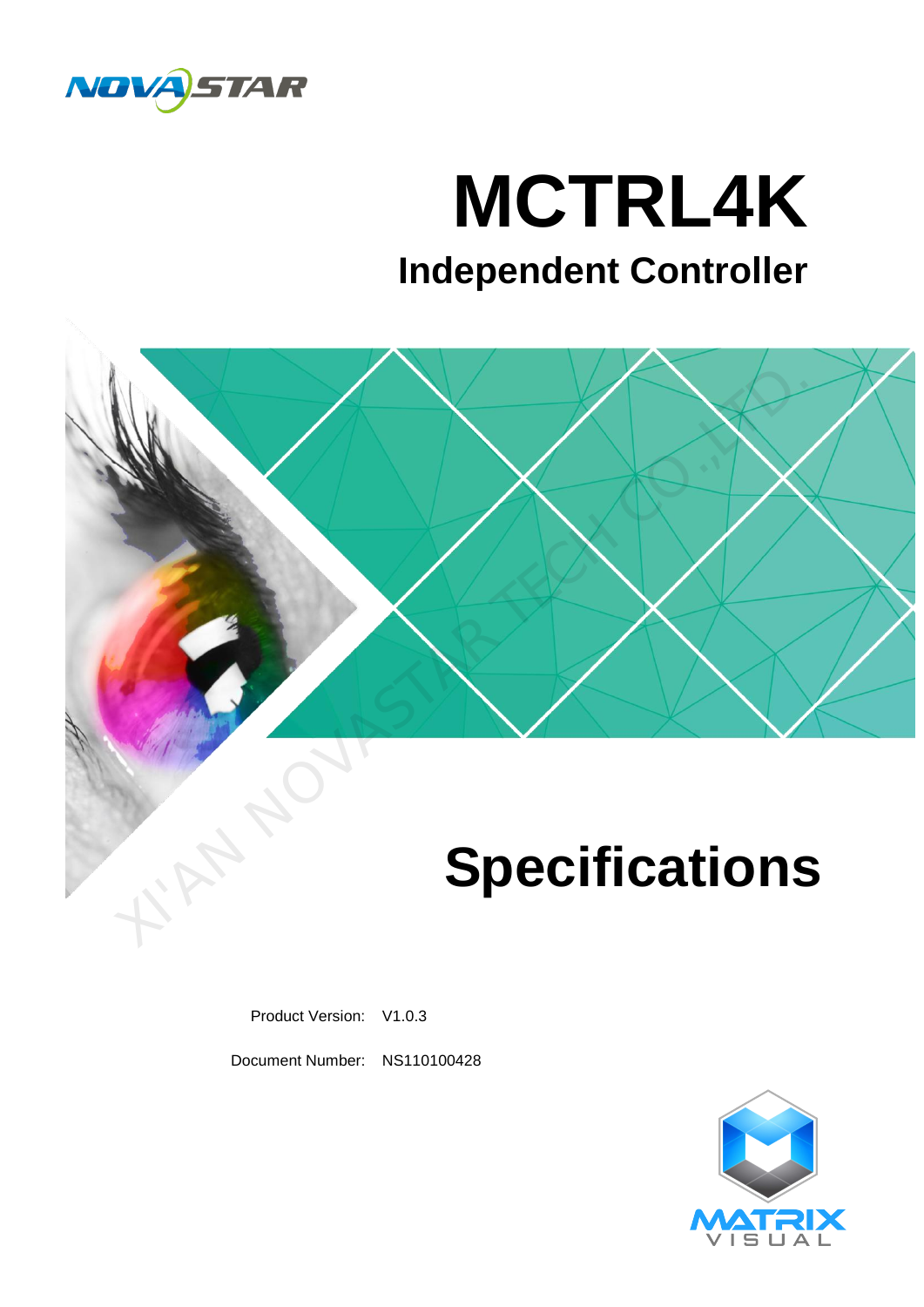### **Copyright © 2018 Xi'an NovaStar Tech Co., Ltd. All Rights Reserved.**

No part of this document may be copied, reproduced, extracted or transmitted in any form or by any means without the prior written consent of Xi'an NovaStar Tech Co., Ltd.

#### **Trademark**

**NOVA**STAR is a trademark of Xi'an NovaStar Tech Co., Ltd.

**NOVASTARY** 

#### **Statement**

You are welcome to use the product of Xi'an NovaStar Tech Co., Ltd. (hereinafter referred to as NovaStar). This document is intended to help you understand and use the product. For accuracy and reliability, NovaStar may make improvements and/or changes to this document at any time and without notice. Any problem in use or any good suggestion, please contact us through ways provided in the document. We will do our utmost to solve the problems and adopt the suggestions after evaluation as soon as possible.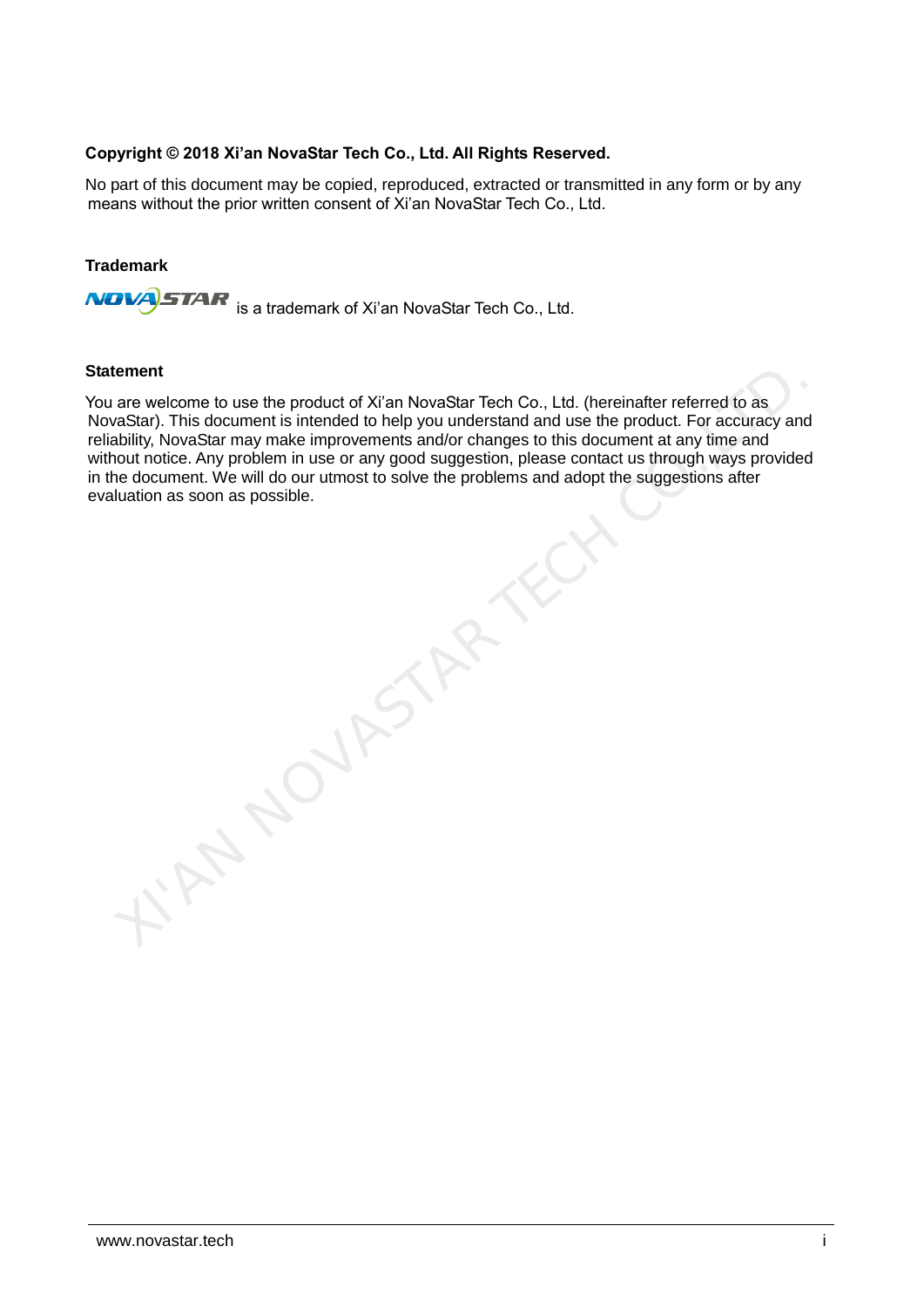# **Change History**

<span id="page-2-0"></span>

|  | Version | Release Date | Description                |  |
|--|---------|--------------|----------------------------|--|
|  | V1.0.3  | 2018-02-08   | HDR function is added.     |  |
|  | V1.0.2  | 2017-11-16   | Web control is supported.  |  |
|  | V1.0.1  | 2016-10-31   | Document style is updated. |  |
|  | V1.0.0  | 2016-06-06   | First release              |  |
|  |         |              |                            |  |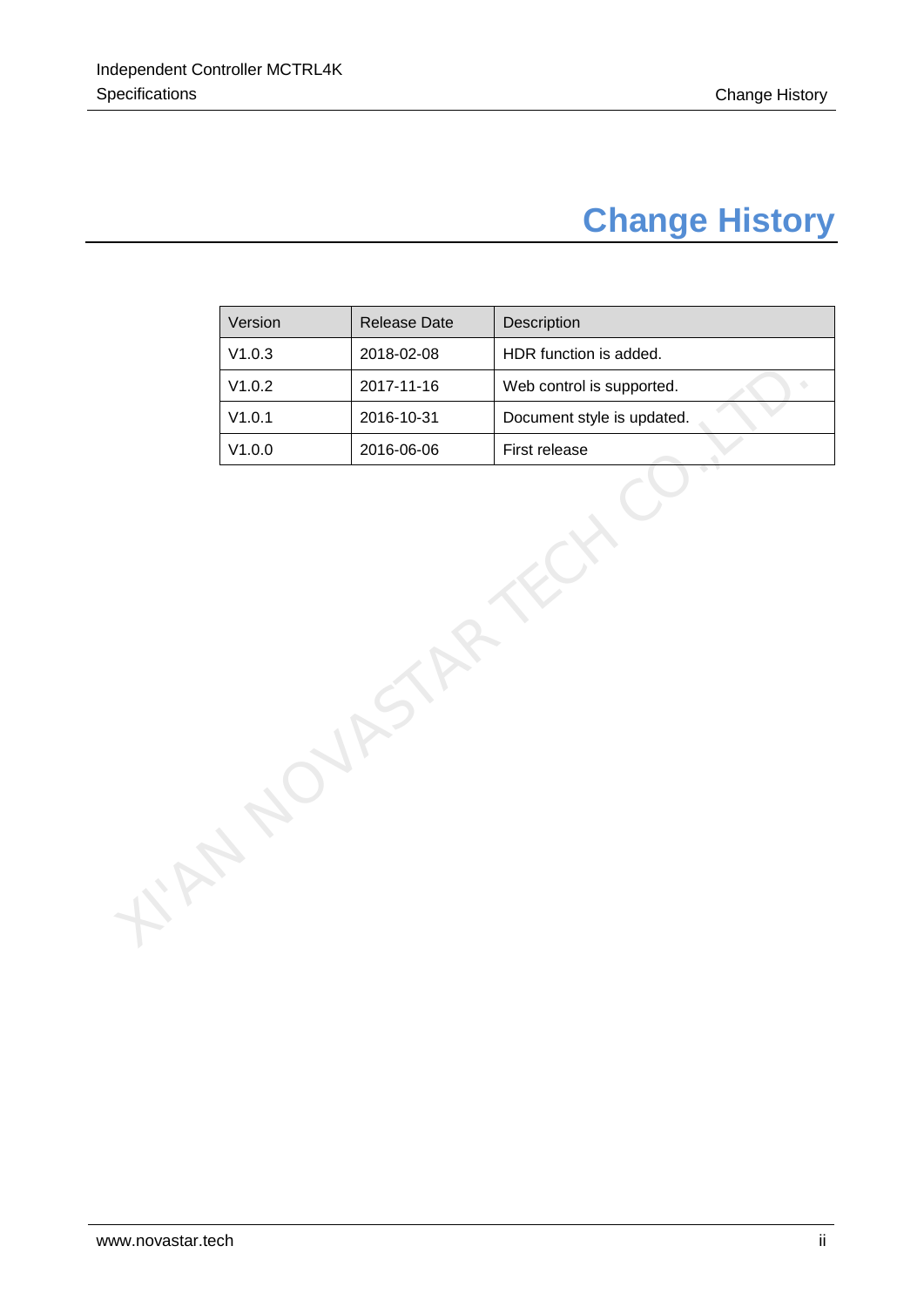# **Contents**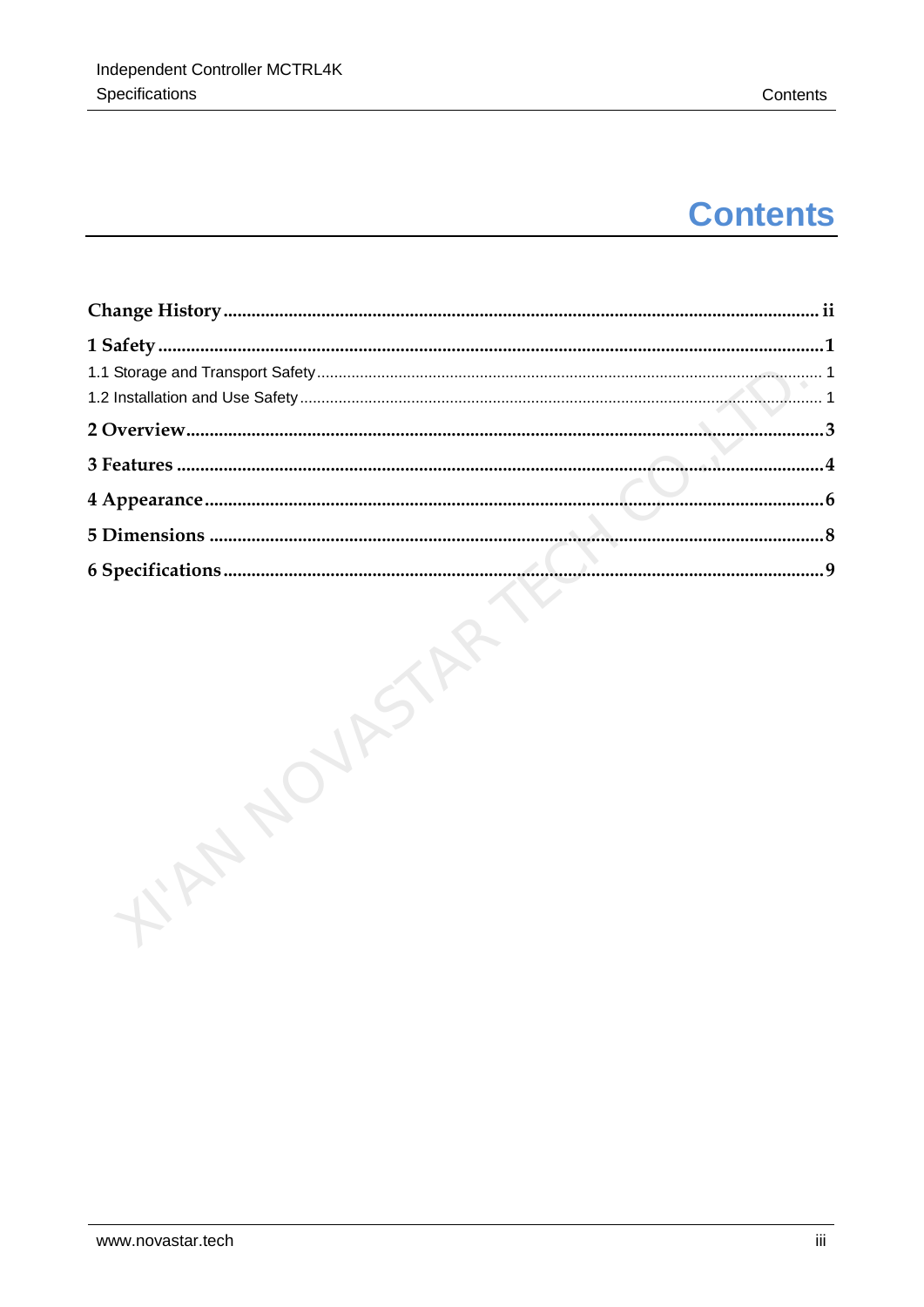**1 Safety**

This chapter illustrates safety of the MCTRL4K independent controller to ensure the product's storage, transport, installation and use safety.

Safety instructions are applicable to all personnel who contact or use the product. First of all, pay attention to following points.

- Read through the instructions.
- Retain all instructions.
- Comply with all instructions.

# <span id="page-4-1"></span>1.1 Storage and Transport Safety

- Pay attention to dust and water prevention.
- Avoid long-term direct sunlight.
- Do not place the product at a position near fire and heat.
- Do not place the product in an area containing explosive materials.
- Do not place the product in a strong electromagnetic environment.
- Place the product at a stable position to prevent damage or personal injury caused by dropping.
- <span id="page-4-0"></span> Save the packing box and materials which will come in handy if you ever have to store and ship the product. For maximum protection during storage and shipping, repack the product as it was originally packed at the factory. This chapter illustrates safety of the MCTRL4K independent controller to ensure the product's storage, transport, installation and use safety.<br>
Safety instructions are applicable to all personnel who contact or use the pro

# <span id="page-4-2"></span>1.2 Installation and Use Safety

- Only trained professionals may install the product.
- Plugging and unplugging operations are prohibited when the power is on.
- Ensure safe grounding of the product.
- Beware of electric shock hazards.
- Always wear a wrist band and insulating gloves.
- Do not place the product in an area having frequent or strong shake.
- Perform dust removing regularly.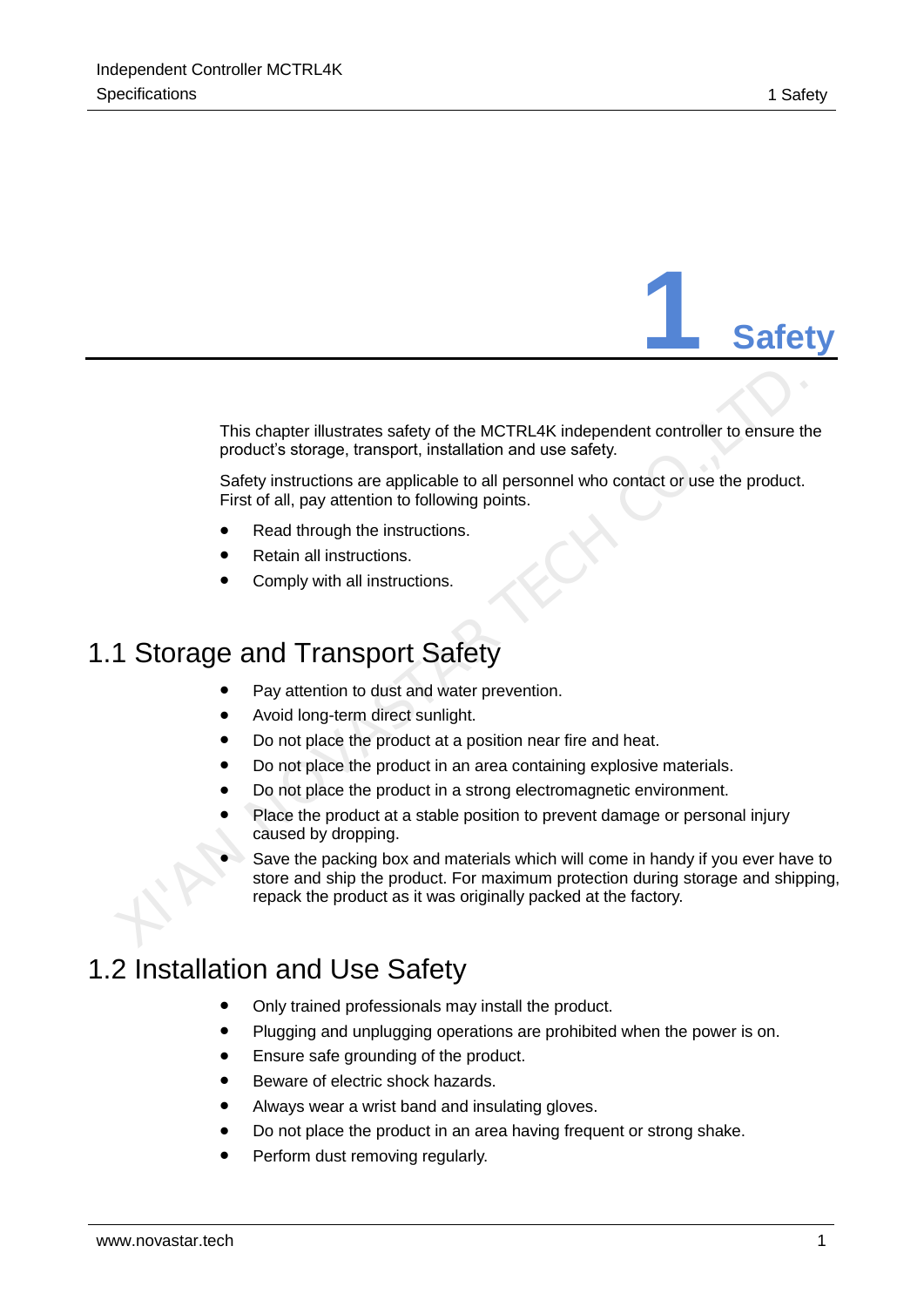- Contact NovaStar for maintenance at any time, rather than have the product disassembled and maintained by non-professionals without authorization.
- Replace faulty parts only with the spare parts supplied by NovaStar.

Y. AN NOVASTAR TECH CO.,L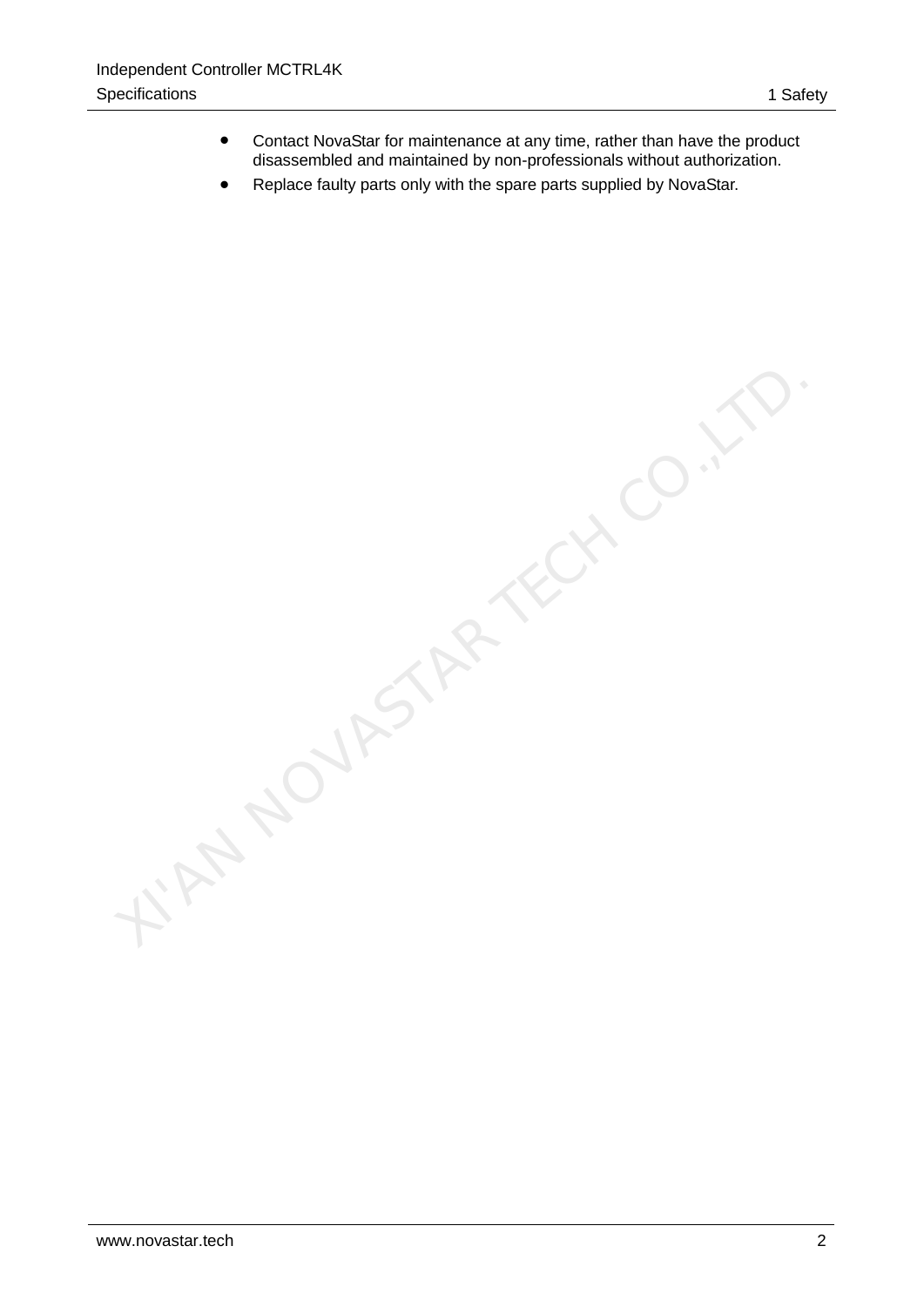

<span id="page-6-0"></span>The MCTRL4K is a 4K×2K independent controller developed by NovaStar. With up to 3840x2160@60Hz loading capacity of a single unit, it can support any custom resolution within this range as required, thus meeting the on-site configuration requirements of super-long or super-large LED displays.

In Multi-card mode, the MCTRL4K can be used as two independent controllers, making the images of two input sources perfectly displayed on the screen.

What's more, the MCTRL4K supports HDR function and can work with A8s/A10s to greatly enhance the image quality of the screen, presenting more vivid and clearer images.

The MCTRL4K is mainly applied to concert control centers, live events, security monitoring, Olympic Games and various sports centers.

**XIVASTAR**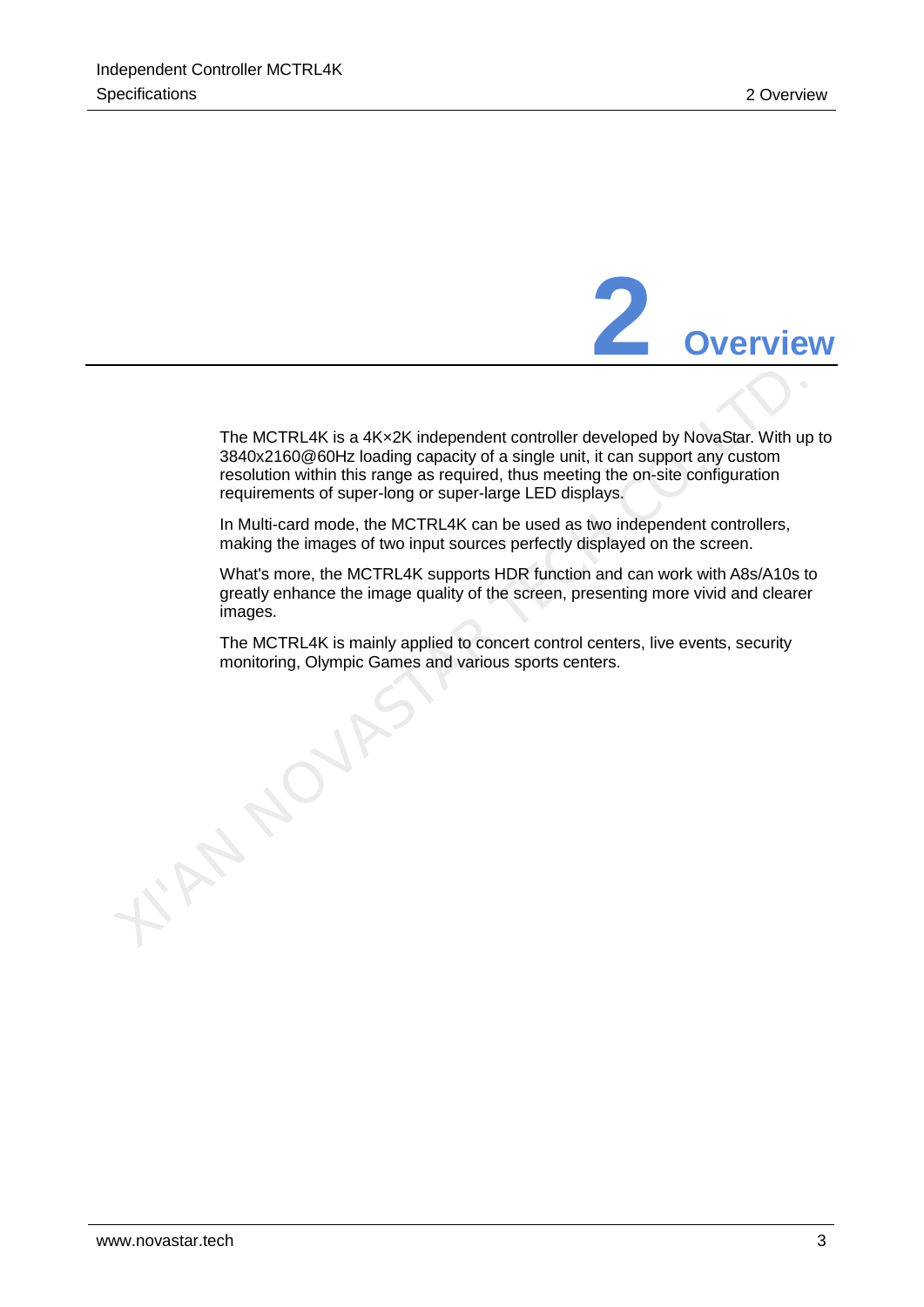

- <span id="page-7-0"></span>Provides complete input connectors, including  $1 \times DP$  1.2,  $2 \times$  dual-link DVI and  $1 \times$  HDMI 2.0. Frovides complete input connectors, including 1 × DP 1.2, 2 × dual-link DVI a<br>
1 × HDMI 2.0.<br>
■ Supports 16 × Gigabit Ethernet ports and 4 × fiber optical outputs.<br>
■ Supports 3 video bit depths: 8-bit, 10-bit and 12-bit
	- Supports 16  $\times$  Gigabit Ethernet ports and 4  $\times$  fiber optical outputs.
	- Supports 3 video bit depths: 8-bit, 10-bit and 12-bit.
	- Supports both Mosaic and Multi-card modes when dual-link DVI is used.
	- Supports HDR10 which can greatly enhance the image quality of the screen, presenting more vivid and clearer images.
	- Supports super high resolution settings with NVIDIA graphics card.
	- Adopts innovative architectural design to enable smart configuration, which can greatly shorten the stage preparation time.
	- Adopts NovaStar G4 engine to realize a perfect image display with no flickering and scanning lines, but fine quality and good sense of depth.
	- Supports the new generation of pixel level calibration technology of NovaStar to bring a fast and efficient calibration process.
	- Implements white balance calibration and color gamut mapping to ensure colors are faithfully reproduced.
	- Supports screen configuration at any time without a PC.
	- Supports easy and quick manual adjustment of screen brightness.
	- Supports screen configuration via Web interface.
	- Supports cascading multiple controllers for uniform control.
	- Supports various video formats. For details, see Table 3-1.

|        | Resolution    | 3840x2160@60Hz | 3840x1080@60Hz | 1920x1080@60Hz |
|--------|---------------|----------------|----------------|----------------|
| Format |               |                |                |                |
| 8Bit   | <b>RGB444</b> |                |                |                |
|        | YCbCr444      |                |                |                |
|        | YCbCr422      |                |                |                |
|        | YCbCr420      |                |                |                |
| 10Bit  | <b>RGB444</b> | ×              |                |                |

#### <span id="page-7-1"></span>Table 3-1 Supported video formats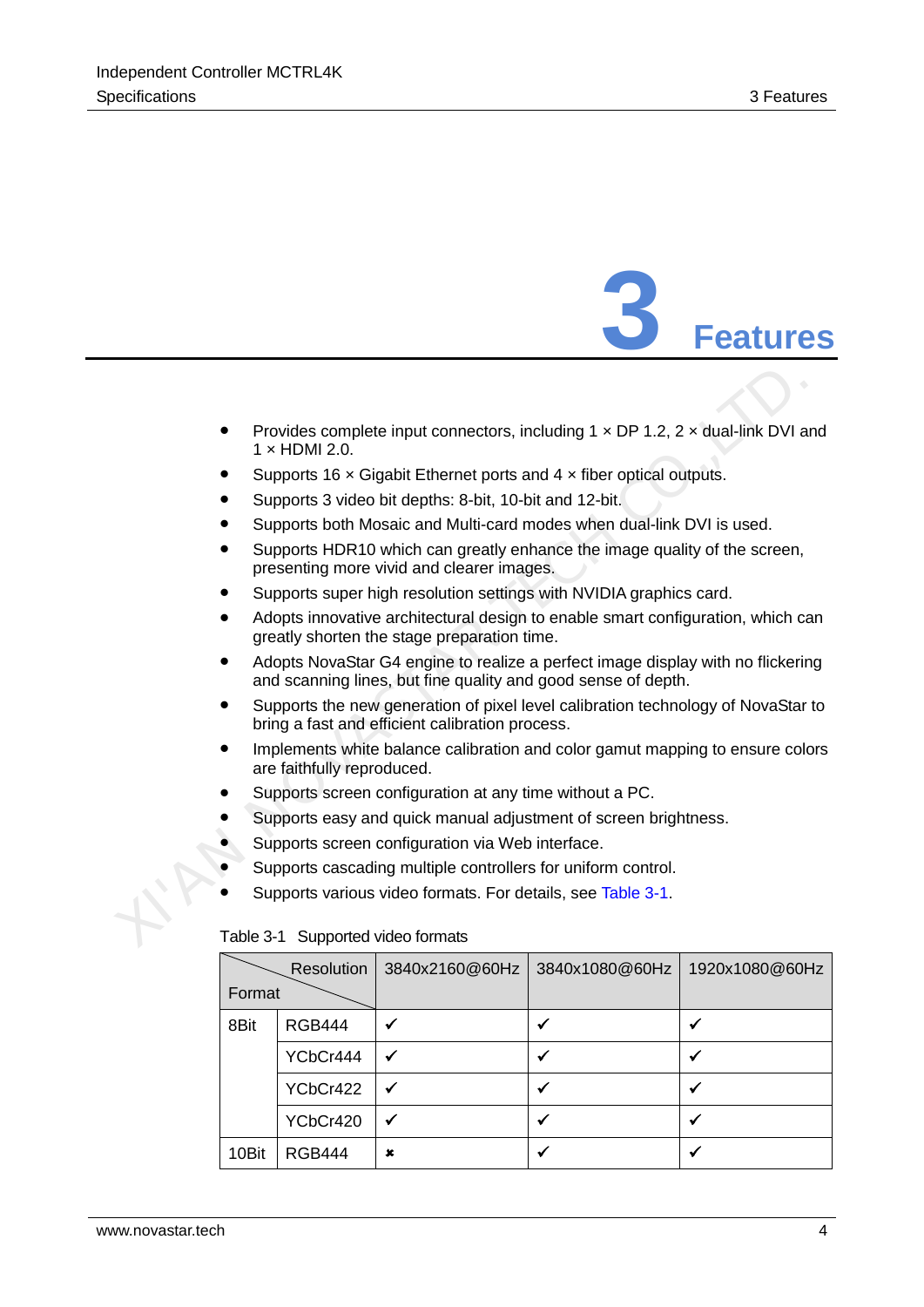|       | YCbCr444      | $\pmb{x}$   | w  |  |
|-------|---------------|-------------|----|--|
|       | YCbCr422      | ✔           | ×. |  |
|       | YCbCr420      |             |    |  |
| 12Bit | <b>RGB444</b> | $\mathbf x$ | w  |  |
|       | YCbCr444      | $\mathbf x$ |    |  |
|       | YCbCr422      | ✔           |    |  |
|       | YCbCr420      |             |    |  |

KIAN NOVASTAR TECH CO.,LTD.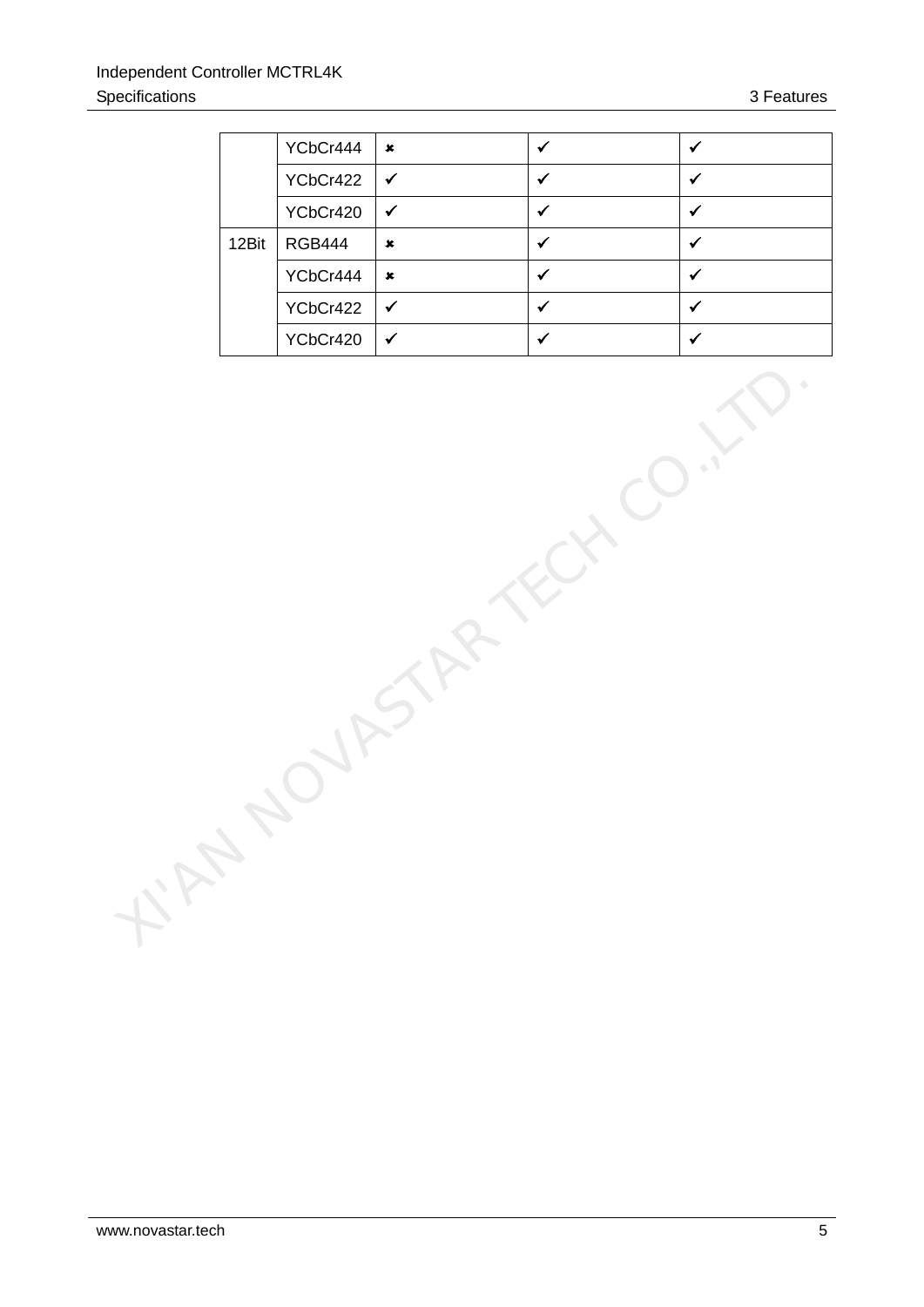<span id="page-9-0"></span>

|                    |                   |              | <b>Appearance</b>                                                                                                                             |
|--------------------|-------------------|--------------|-----------------------------------------------------------------------------------------------------------------------------------------------|
| <b>Front Panel</b> |                   |              | <b>MCTRL43</b>                                                                                                                                |
|                    | $\left( 1\right)$ | 3<br>(2)     | 40 G                                                                                                                                          |
|                    | No.               | Name         | Description                                                                                                                                   |
|                    | $\bigcirc$        | Power button | Pressing it powers on the device, while holding it down<br>for 4-5 seconds powers off the device.                                             |
|                    | $\circledS$       | <b>USB</b>   | Connects a USB drive only (PC cannot be connected).                                                                                           |
|                    | ③                 | LCD screen   | Displays the menu.                                                                                                                            |
|                    | $\circled{4}$     | Knob         | Pressing the knob enters a menu or confirms an option<br>or operation, while rotating the knob selects a menu<br>item or adjusts a parameter. |
|                    | $\circledS$       | <b>BACK</b>  | Returns to the parent menu.                                                                                                                   |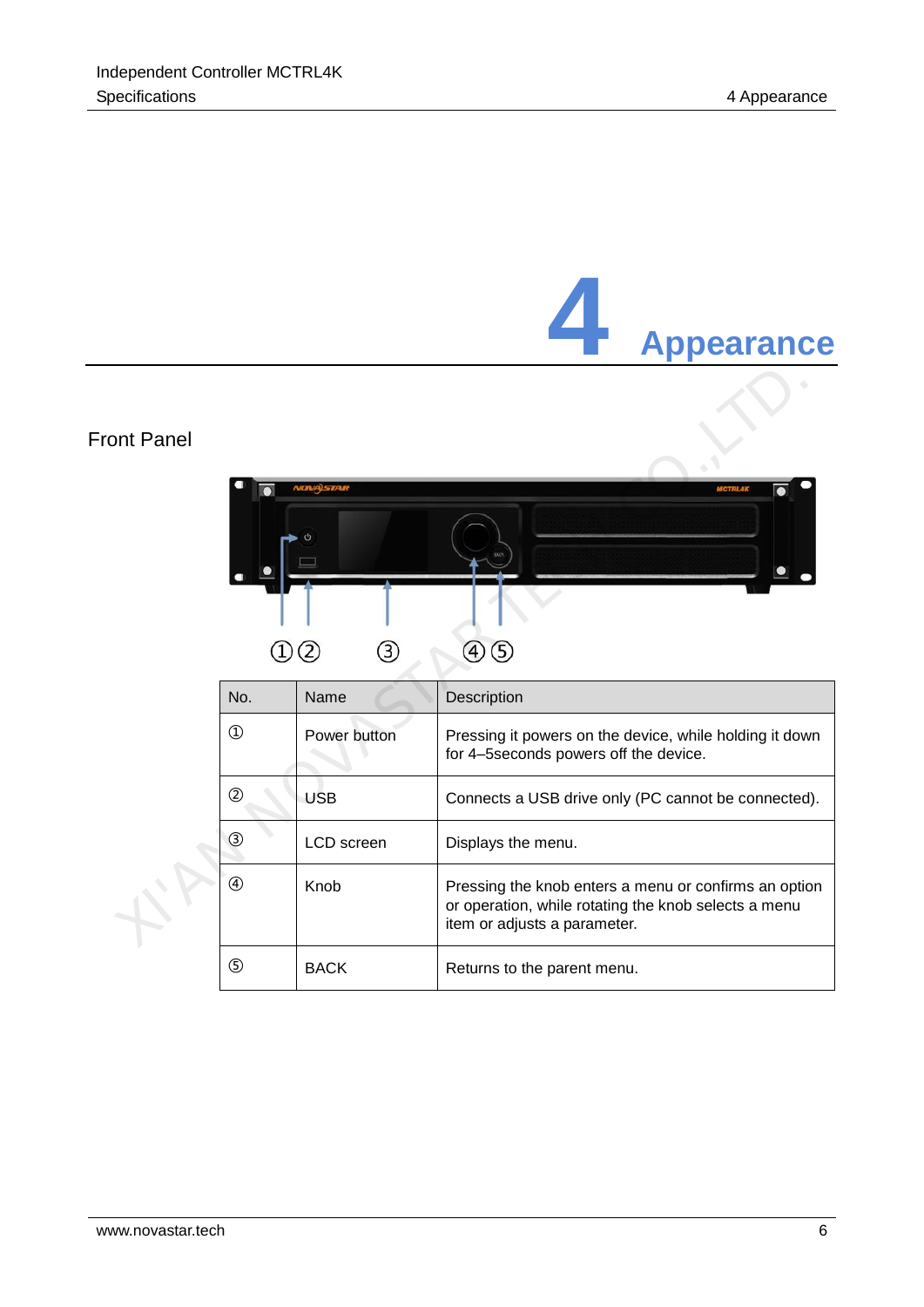## Rear Panel

|  | <b>The Common</b>          |                                                                                                                                                                                                            |  |  |  |
|--|----------------------------|------------------------------------------------------------------------------------------------------------------------------------------------------------------------------------------------------------|--|--|--|
|  |                            | C'EHIHES O DUAL DV1-D :<br>F <sup>MASTER</sup> F <sup>BACKUP</sup> T<br>CHILIDED DUAL DVI-D 1                                                                                                              |  |  |  |
|  | Input                      |                                                                                                                                                                                                            |  |  |  |
|  | DP 1.2                     | DP 1.2 connector                                                                                                                                                                                           |  |  |  |
|  | <b>HDMI 2.0</b>            | HDMI 2.0 connector                                                                                                                                                                                         |  |  |  |
|  | DUAL DVI-D1<br>DUAL DVI-D2 | Dual-link DVI connectors                                                                                                                                                                                   |  |  |  |
|  | Output                     |                                                                                                                                                                                                            |  |  |  |
|  | $1 - 16$                   | 16 x Neutrik (NE8FBH) Gigabit Ethernet outputs                                                                                                                                                             |  |  |  |
|  | $OPT1-4$                   | 4 x Fiber optical outputs<br>OPT1 corresponds to Ethernet ports 1-8, while OPT2<br>corresponds to Ethernet ports 9-16.<br>OPT3 serves as the backup for OPT1, while OPT4 serves<br>as the backup for OPT2. |  |  |  |
|  | Control                    |                                                                                                                                                                                                            |  |  |  |
|  | <b>ETHERNET</b>            | For PC connection                                                                                                                                                                                          |  |  |  |
|  | USB IN                     | Input port for cascading devices, or for PC connection                                                                                                                                                     |  |  |  |
|  | USB OUT                    | Output port for cascading devices                                                                                                                                                                          |  |  |  |
|  | <b>GENLOCK</b>             |                                                                                                                                                                                                            |  |  |  |
|  | IN                         | GENLOCK type: Blackburst.<br>It is the GENLOCK synchronization signal which is used<br>to ensure synchronization between the LED screen<br>display and external GENLOCK source.                            |  |  |  |
|  | <b>LOOP</b>                | <b>GENLOCK loop output</b>                                                                                                                                                                                 |  |  |  |
|  | <b>Power Connector</b>     |                                                                                                                                                                                                            |  |  |  |
|  | AC 100-240 V-50/60 Hz      | AC power input                                                                                                                                                                                             |  |  |  |

Note: Type-A USB port is prohibited from being connected to the upper computer directly.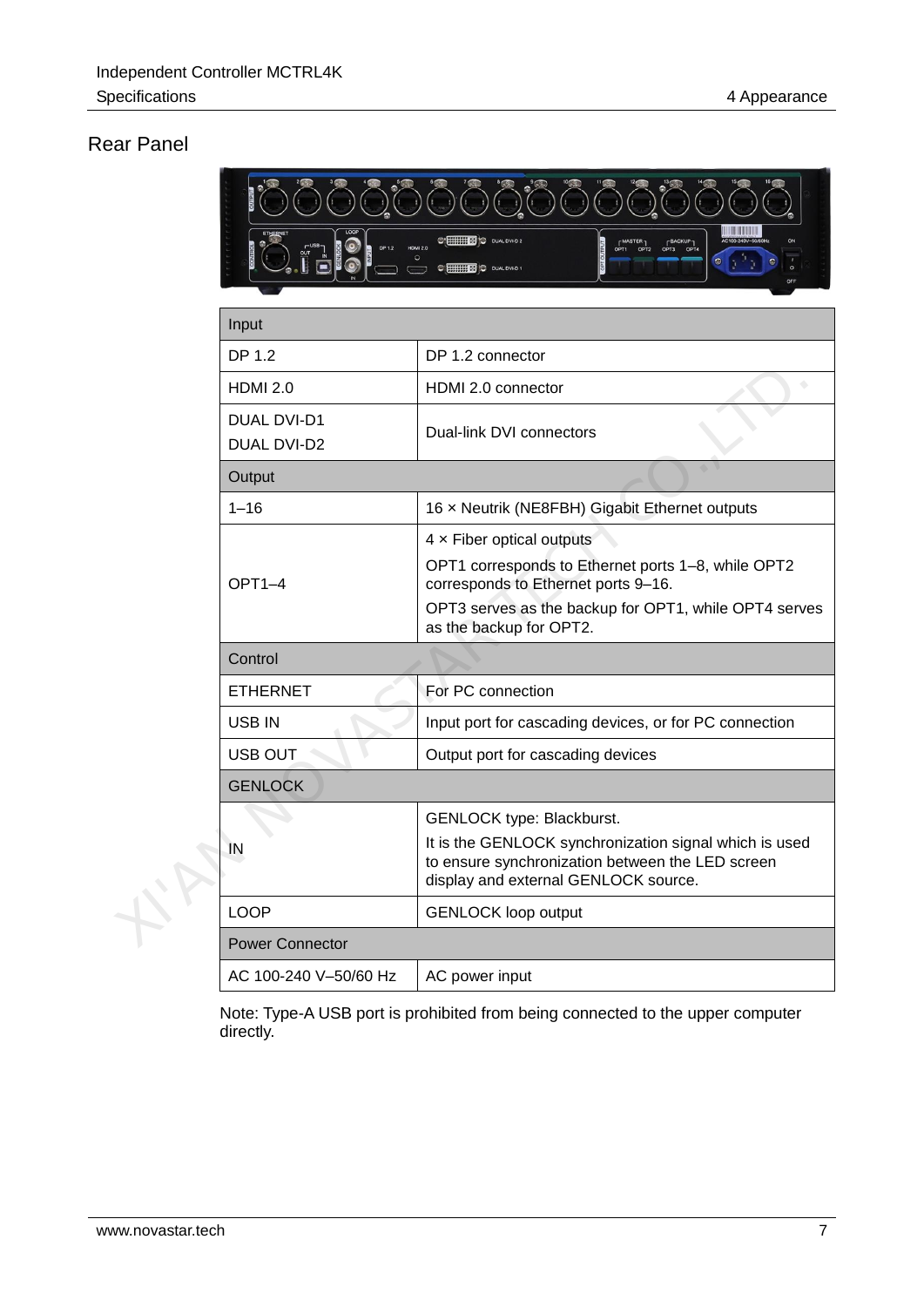<span id="page-11-0"></span>

Unit: mm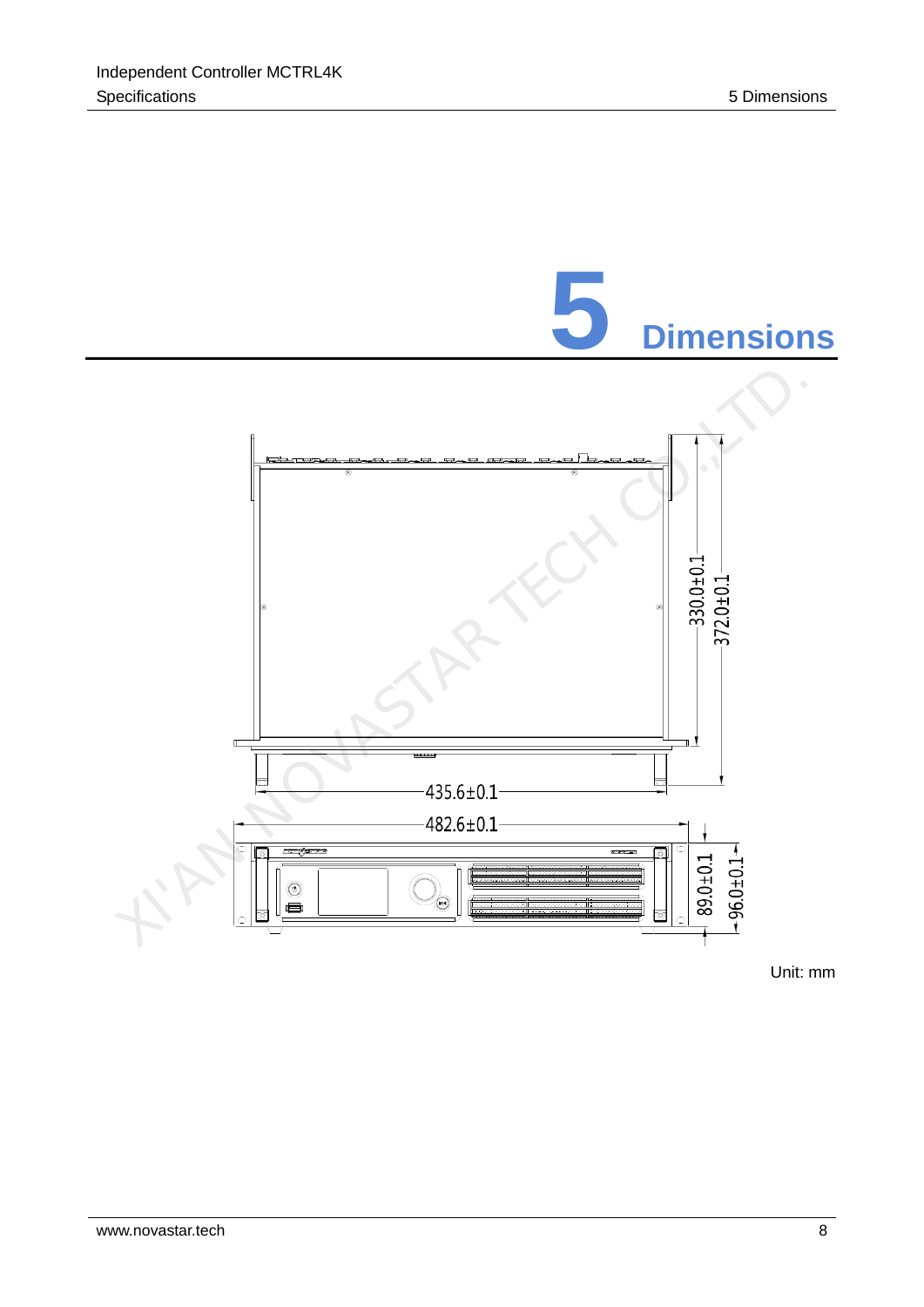# **6 Specifications**

<span id="page-12-0"></span>

|  | Input voltage             | AC 100-240 V-50/60 Hz                                                                                                                                                                                                                                                                                                                                                                                                                                                                                                                                                                                                                                                                                 |
|--|---------------------------|-------------------------------------------------------------------------------------------------------------------------------------------------------------------------------------------------------------------------------------------------------------------------------------------------------------------------------------------------------------------------------------------------------------------------------------------------------------------------------------------------------------------------------------------------------------------------------------------------------------------------------------------------------------------------------------------------------|
|  | Rated power consumption   | 30 W                                                                                                                                                                                                                                                                                                                                                                                                                                                                                                                                                                                                                                                                                                  |
|  | Operating temperature     | $-20^{\circ}$ C $-60^{\circ}$ C                                                                                                                                                                                                                                                                                                                                                                                                                                                                                                                                                                                                                                                                       |
|  | <b>Operating humidity</b> | 10% RH-90% RH                                                                                                                                                                                                                                                                                                                                                                                                                                                                                                                                                                                                                                                                                         |
|  | <b>Dimensions</b>         | 482.6 mm $\times$ 372.0 mm $\times$ 96.0 mm                                                                                                                                                                                                                                                                                                                                                                                                                                                                                                                                                                                                                                                           |
|  | Weight                    | 4.6 kg                                                                                                                                                                                                                                                                                                                                                                                                                                                                                                                                                                                                                                                                                                |
|  | Certifications            | $\bullet$ FCC<br>• RoHS<br>· UL&CUL<br>$\bullet$ EAC<br>$\bullet$ CB<br>$\bullet$ IC<br>$\bullet$ CE                                                                                                                                                                                                                                                                                                                                                                                                                                                                                                                                                                                                  |
|  | Packing                   | Each MCTRL4K unit is equipped with a suitcase, an<br>accessory box and a large carton.<br>Packing dimensions:<br>Suitcase: 530 mm x 193 mm x 420 mm, white cardboard<br>box printed with <b>NOVASTAR</b> , one unit in a suitcase.<br>Accessory box: 405 mm $\times$ 290 mm $\times$ 48 mm, white<br>cardboard box printed with Accessory Box.<br>Accessories include 1 x power cord, 1 x Ethernet cable,<br>1 x USB cable, 1 x HDMI cable and 1 x DP cable.<br>Carton: 550 mm x 440 mm x 210 mm, craft paper box<br>printed with <b>NOVASTAR</b> .<br>Packing rules: Product and accessory box (containing<br>related cables) packed in the suitcase and the suitcase<br>packed in the large carton. |